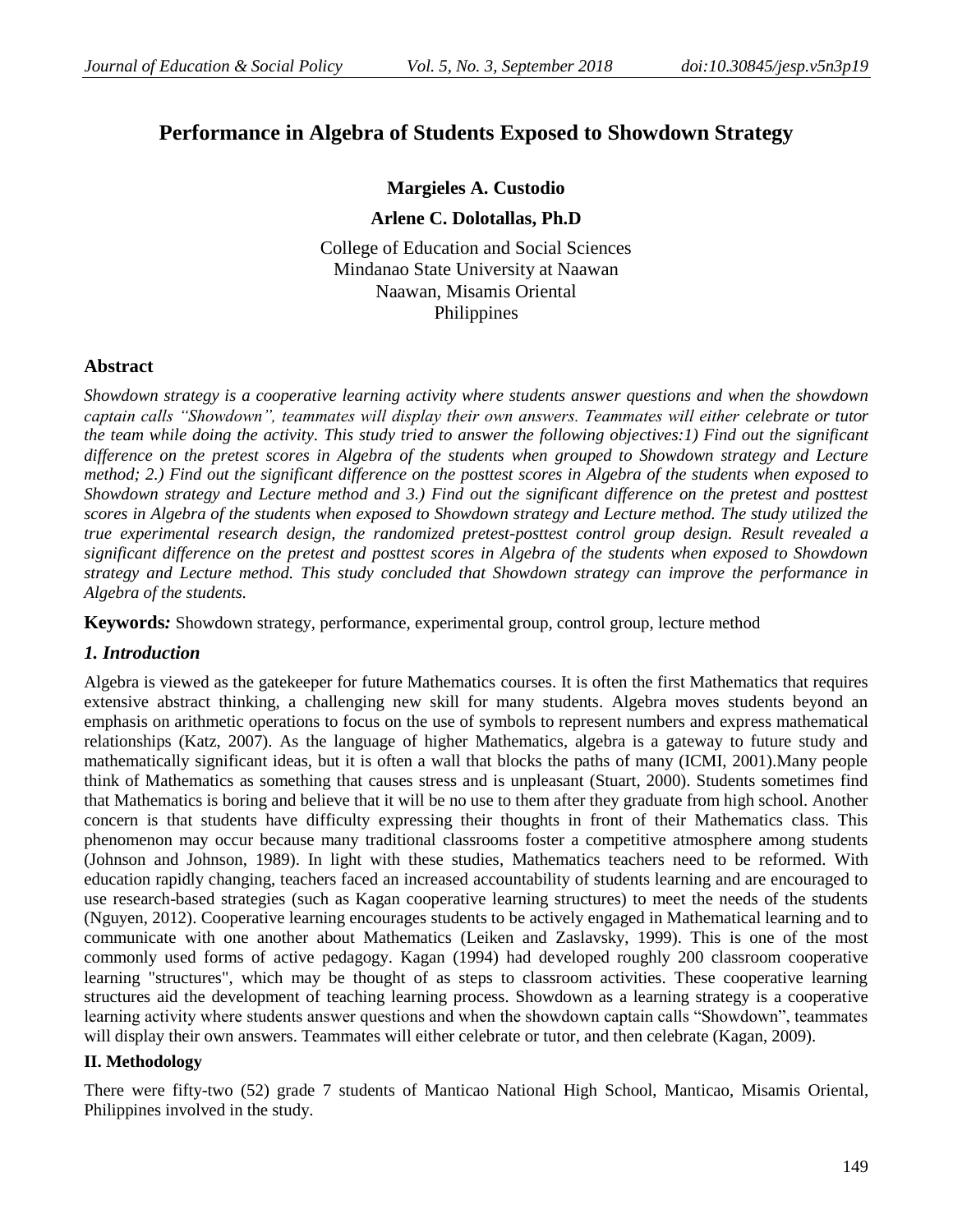The study utilized the true experimental research design, the randomized pretest-posttest control group design. Two (2) groups are involved in the study; the twenty-six (26) students were exposed to showdown strategy and the twenty-six (26) students to lecture method respectively. The performance of students is measured through pretest and posttest. The pretest and posttest questionnaires were composed of thirty (30) items multiple choices.

#### *III. Results and Discussion*

Table 1 shows the t-test result showing the difference on the pretest scores of the two groups. The data show no significant difference on the pretest scores in Algebra of the students when grouped to Showdown strategy and Lecture method since their mean difference is 0.19 with t-value of 0.22 and p-value of 0.8229 which is more than the p-value of 0.05 and that leads to the non-rejection of the null hypothesis. This means that the students in both groups had similar academic knowledge in Algebra before the experiment commence. The result of this study is consistent with the findings of a previous research done by Tran (2014) that shows no statistically difference in psychology pretest scores between the experimental and control group. This indicates that the two groups are comparable to each other in terms of performances.

| Variable                 | Mean score | Mean difference   t-value |      | p-value | Remarks         |
|--------------------------|------------|---------------------------|------|---------|-----------------|
| <b>Pretest</b>           |            |                           |      |         |                 |
| <b>Showdown strategy</b> | 8.92       |                           |      |         |                 |
|                          |            | 0.19                      | 0.22 | 0.8229  | Not Significant |
| Lecture method           | 8.73       |                           |      |         |                 |
| $n \times 0.05*$         |            |                           |      |         |                 |

**Table 1.T-test result showing the difference on the pretest scores of the two groups**

 *p< 0.05\**

Table 2displays the t-test result showing the difference on the posttest scores of the two groups. It reveals a significant difference on the posttest scores in Algebra of the students when exposed to Showdown strategy and Lecture method since their mean difference is 2.81 with t-value is 2.46 and p-value of 0.0174 which is less than the p-value of 0.05 and that leads to the rejection of the null hypothesis. Result indicates that Showdown strategy produced higher improvement than those exposed to Lecture method. In quantitative study done by Zakaria, et al., (2010) indicates that the cooperative learning approach resulted in higher achievement than the traditional teaching approaches.

| Variable          | Mean score | Mean difference | t-value | p-value   | Remarks     |
|-------------------|------------|-----------------|---------|-----------|-------------|
| <b>Posttest</b>   |            |                 |         |           |             |
| Showdown strategy | 16.12      |                 |         |           |             |
|                   |            | 2.81            | 2.46    | $0.0174*$ | Significant |
| Lecture method    | 3.31       |                 |         |           |             |

**Table 2.T-test result showing the difference on the posttest scores of the two groups**

*p< 0.05\**

Table 3 presents the paired t-test result showing the difference on the pretest and posttest scores of the two groups. The data signify a significant difference on the pretest and posttest scores in Algebra of the students when exposed to Showdown strategy and Lecture method since their t-values are -5.31 and -2.85 and the p-values of 0.00000006 and 0.000003 respectively, and that leads to the rejection of the null hypothesis. This shows that there was an improvement in the scores of the students after introducing the topics using the strategy. Although learners in both groups enhanced their performance after being exposed to either one of the methods but the calculated pvalues revealed that Showdown as a learning strategy provides greater improvements on the learning of the students in Mathematics. The results were consistent with those of earlier studies comparing got her cooperative e learning methods against lecture independent styles of instruction (Slavin, 1991; Johnson &Johnson, 2000). Researchers reported that students worked significantly harder for and learned more from the cooperative learning components than from the traditional lecture and text-based components of courses studied (Carlsmith&Cooper,2002).